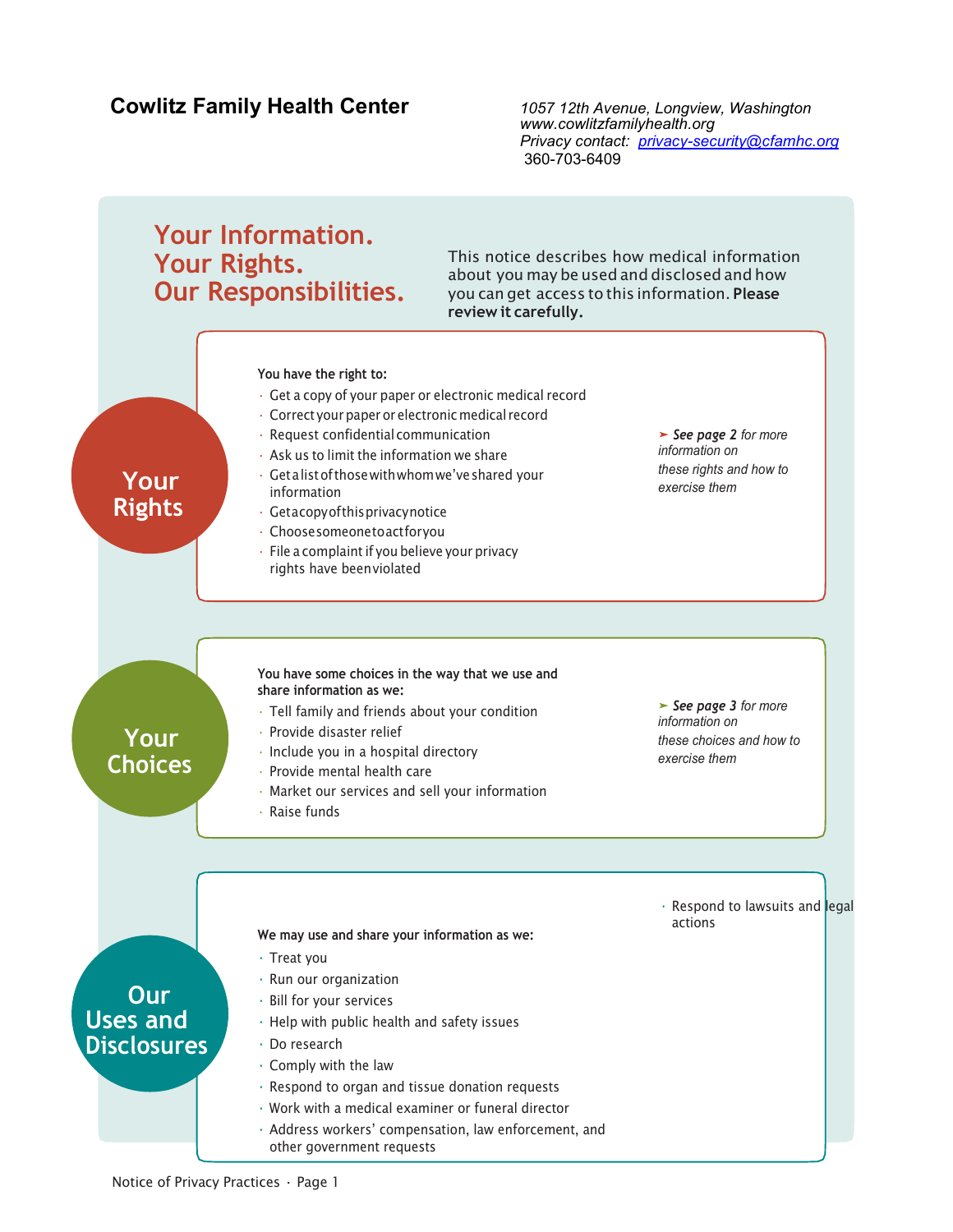➤ *See pages 3 and 4 for more information on these uses and disclo sures*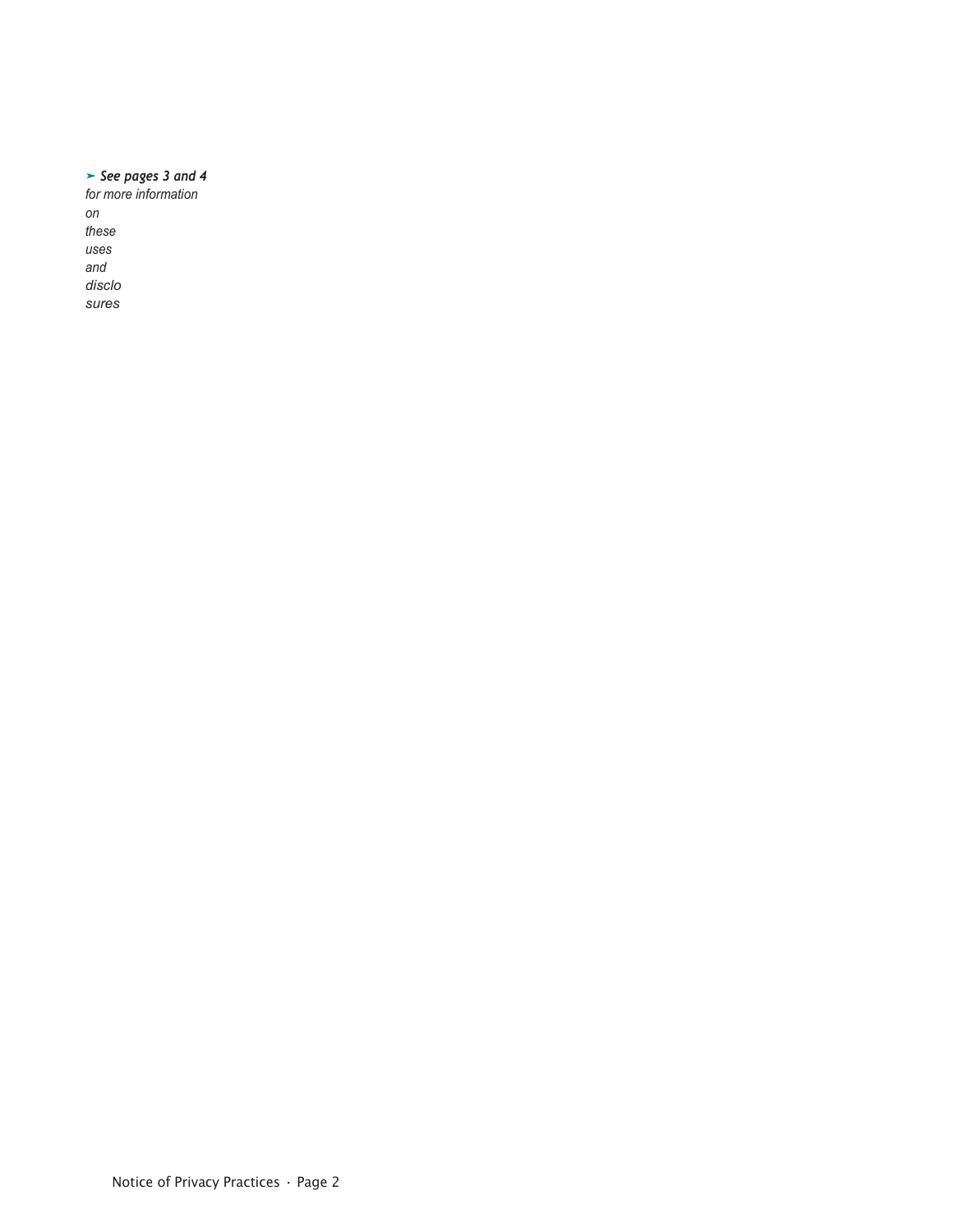**When it comes to your health information, you have certain rights.**This section explains your rights and some of our responsibilities to help you.

**Get an electronic or**  • You can ask to see or get an electronic or paper copy of your medical record **paper copy of your**  and other health information we have about you. Ask us how to do this. **medical record**  $\cdot$  We will provide a copy or a summary of your health information, usually within 30 days of your request. We may charge a reasonable, cost-based fee. • You can ask us to correct health information about you that you think is **Ask us to correct your medical record** incorrect or incomplete. Ask us how to do this. • We may say "no" to your request, but we'll tell you why in writing within 60 days. • You can ask us to contact you in a specific way (for example, home or office **Request confidential**  phone) or to send mail to a different address. **communications** • We will say "yes" to all reasonable requests. **Ask us to limit what**  • You can ask us **not** to use or share certain health information for treatment, payment, or our operations. We are not required to agree to your request, and **we use or share** we may say "no" if it would affect your care. • If you pay for a service or health care item out-of-pocket in full, you can ask us not to share that information for the purpose of payment or our operations with your health insurer. We will say "yes" unless a law requires us to share that information. **Get a list of those**  • You can ask for a list (accounting) of the times we've shared your health information for six years prior to the date you ask, who we shared it with, and **with whom we've shared information** why. • We will include all the disclosures except for those about treatment, payment, and health care operations, and certain other disclosures (such as any you asked us to make). We'll provide one accounting a year for free but will charge a reasonable, cost-based fee if you ask for another one within 12 months. • You can ask for a paper copy of this notice at any time, even if you have agreed **Get a copy of this**  to receive the notice electronically. We will provide you with a paper copy **privacy notice** promptly. • If you have given someone medical power of attorney or if someone is your **Choose someone to**  legal guardian, that person can exercise your rights and make choices about **act for you** your health information. • We will make sure the person has this authority and can act for you before we take any action. **File a complaint if you**  • You can complain if you feel we have violated your rights by contacting us using **feel your rights are**  the information on page 1. **violated** • You can file a complaint with the U.S. Department of Health and Human Services Office for Civil Rights by sending a letter to 200 Independence Avenue, S.W., Washington, D.C. 20201, calling 1-877-696-6775, or visiting **[www.hhs.gov/ocr/](http://www.hhs.gov/ocr/privacy/hipaa/complaints/) [privacy/hipaa/complaints/.](http://www.hhs.gov/ocr/privacy/hipaa/complaints/)** • We will not retaliate against you for filing a complaint.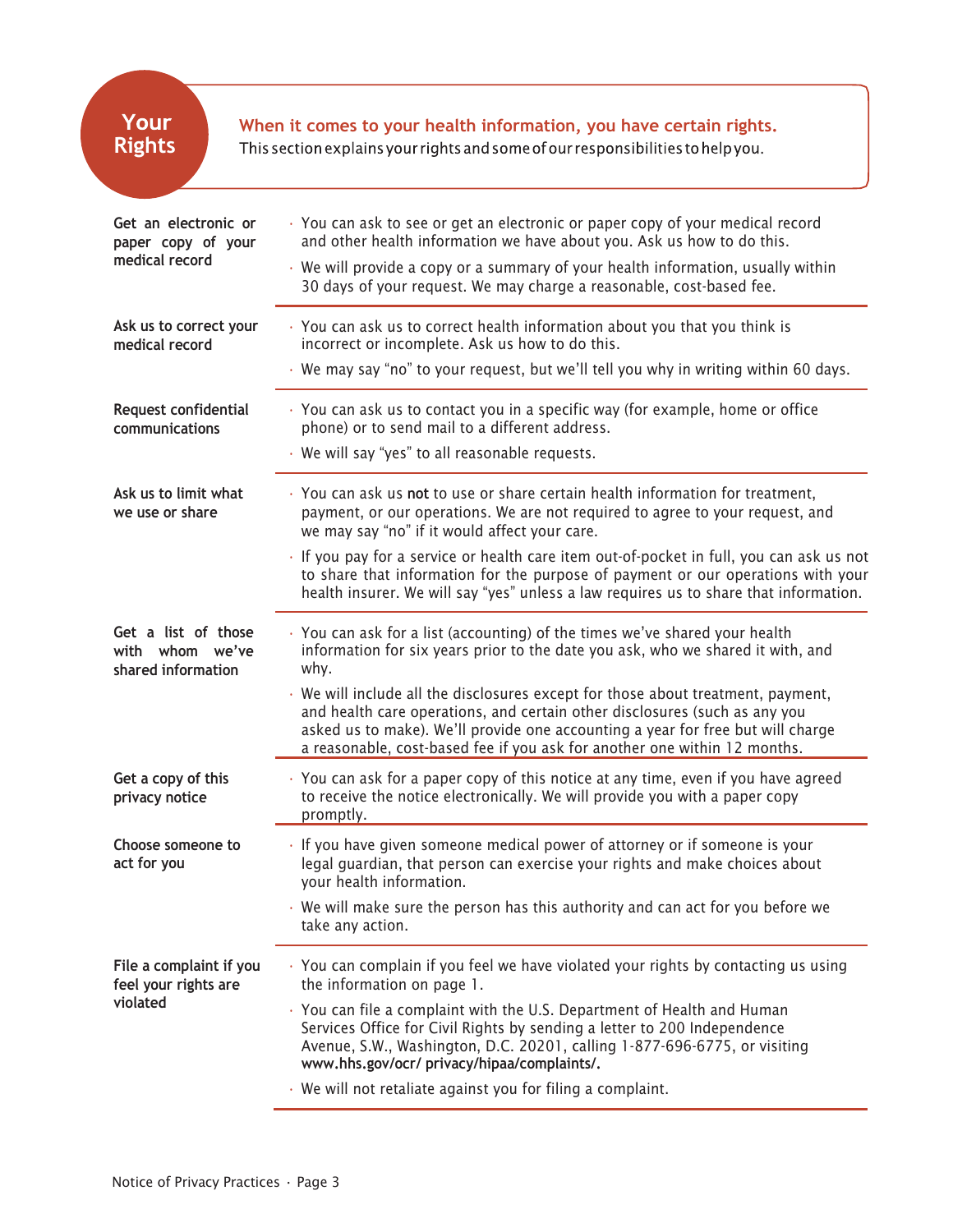**Your** For certain health information, you can tell us your choices about what Choices we share. If you have a clear preference for how we share your information in the

**weshare.**Ifyouhaveaclearpreferenceforhowweshareyour informationinthe your instructions.

| In these cases, you have<br>both the right and choice to<br>tell us to:                        | Share information with your family, close friends, or others involved in your<br>care<br>Share information in a disaster relief situation<br>Include your information in a hospital directory                                                                                                  |
|------------------------------------------------------------------------------------------------|------------------------------------------------------------------------------------------------------------------------------------------------------------------------------------------------------------------------------------------------------------------------------------------------|
|                                                                                                | If you are not able to tell us your preference, for example if you are unconscious, we<br>may go ahead and share your information if we believe it is in your best interest. We<br>may also share your information when needed to lessen a serious and imminent threat<br>to health or safety. |
| In these cases we never<br>share your information<br>unless you give us written<br>permission: | Marketing purposes<br>Sale of your information<br>Most sharing of psychotherapy notes                                                                                                                                                                                                          |
| In the case of fundraising:                                                                    | We may contact you for fundraising efforts, but you can tell us not<br>$\bullet$ .<br>to contact you again.                                                                                                                                                                                    |

## **Our Uses and Disclosures**

**How do we typically use or share your health information?**

We typically use or share your health information in the following ways.

| Treat you                        | · We can use your health information and<br>share it with other professionals who<br>are treating you.                        | <b>Example:</b> A doctor treating you for an<br>injury asks another doctor about your<br>overall health condition. |
|----------------------------------|-------------------------------------------------------------------------------------------------------------------------------|--------------------------------------------------------------------------------------------------------------------|
| Run our<br>organization          | We can use and share your health<br>information to run our practice, improve<br>your care, and contact you when<br>necessary. | <b>Example:</b> We use health information about<br>you to manage your treatment and services.                      |
| <b>Bill for your</b><br>services | · We can use and share your health<br>information to bill and get payment<br>from health plans or other entities.             | Example: We give information about you to<br>your health insurance plan so it will pay for<br>your services.       |

*continued on next page*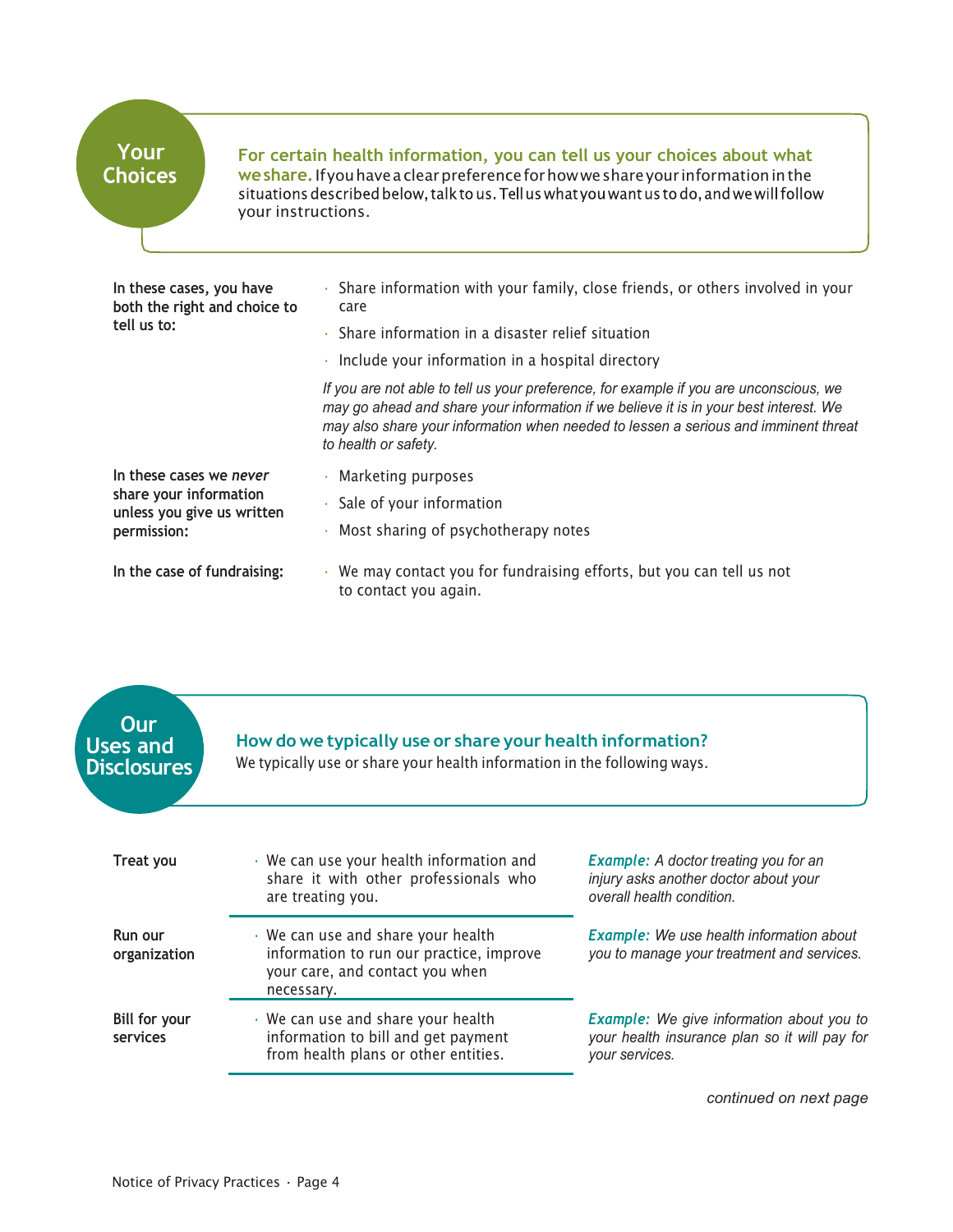**How else can we use or share your health information?** We are allowed or required to share your information in other ways – usually in ways that contribute to the public good, such as public health and research. Wehavetomeet manyconditionsinthelawbeforewecanshareyour informationfor thesepurposes.Formore information see: **[www.hhs.gov/ocr/privacy/hipaa/understanding/consumers/index.html](http://www.hhs.gov/ocr/privacy/hipaa/understanding/consumers/index.html).**

| Help with public health<br>and safety issues                                           | · We can share health information about you for certain situations such as:<br>· Preventing disease<br>· Helping with product recalls<br>· Reporting adverse reactions to medications<br>· Reporting suspected abuse, neglect, or domestic violence<br>· Preventing or reducing a serious threat to anyone's health or safety                          |
|----------------------------------------------------------------------------------------|--------------------------------------------------------------------------------------------------------------------------------------------------------------------------------------------------------------------------------------------------------------------------------------------------------------------------------------------------------|
| Do research                                                                            | · We can use or share your information for health research.                                                                                                                                                                                                                                                                                            |
| Comply with the law                                                                    | · We will share information about you if state or federal laws require it,<br>including with the Department of Health and Human Services if it wants<br>to see that we're complying with federal privacy law.                                                                                                                                          |
| Respond to organ and tissue<br>donation requests                                       | · We can share health information about you with organ<br>procurement organizations.                                                                                                                                                                                                                                                                   |
| Work with a medical examiner<br>or funeral director                                    | · We can share health information with a coroner, medical examiner, or<br>funeral director when an individual dies.                                                                                                                                                                                                                                    |
| Address workers'<br>compensation, law<br>enforcement, and other<br>government requests | · We can use or share health information about you:<br>· For workers' compensation claims<br>· For law enforcement purposes or with a law enforcement official<br>· With health oversight agencies for activities authorized by law<br>· For special government functions such as military, national security,<br>and presidential protective services |
| Respond to lawsuits and<br>legal actions                                               | · We can share health information about you in response to a court<br>or administrative order, or in response to a subpoena.                                                                                                                                                                                                                           |

*We do not create or manage a hospital directory.*